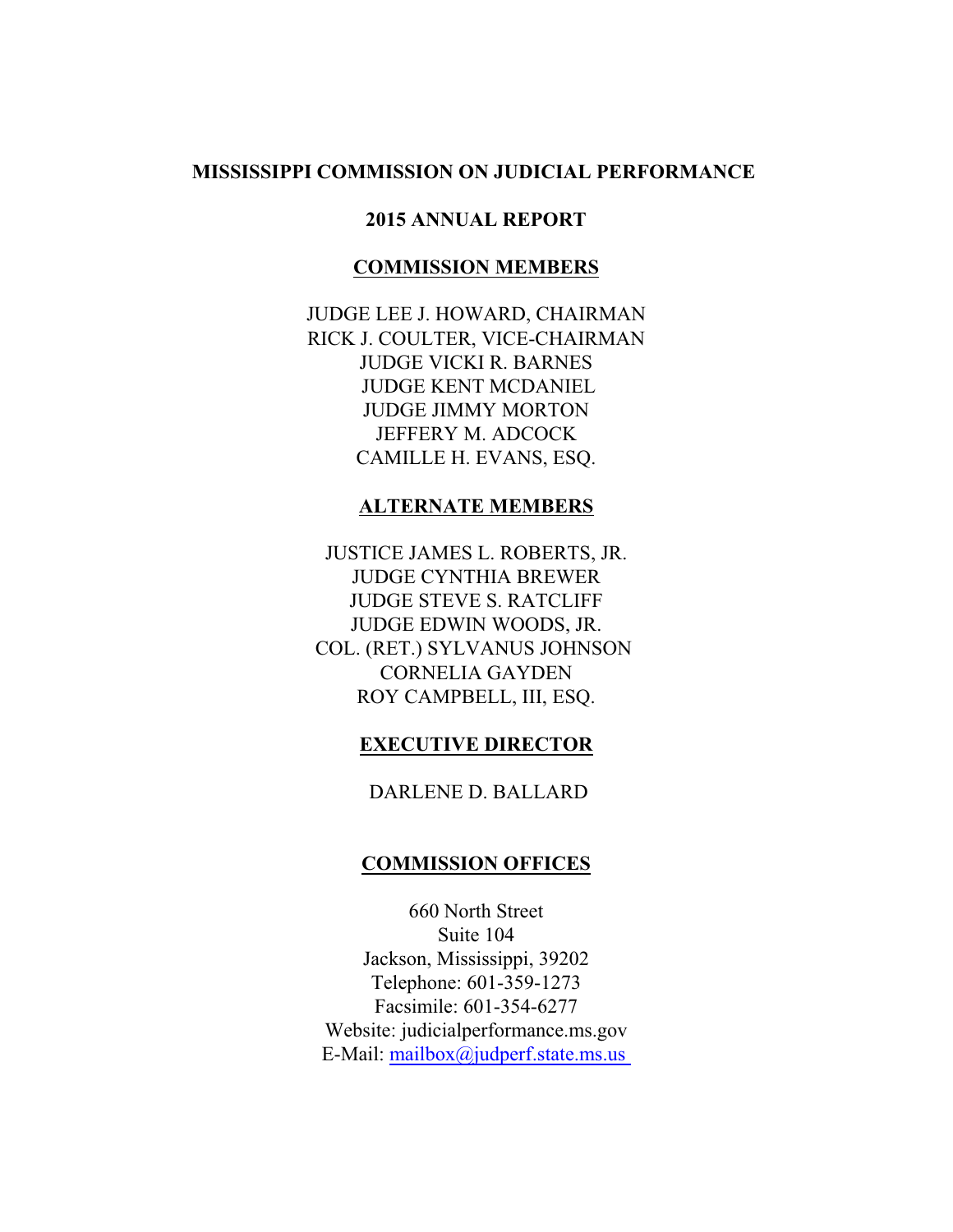### *OUR MISSION*

The Mississippi Commission on Judicial Performance was created in 1979 by the Mississippi Legislature and the voters of the State of Mississippi by constitutional amendment. The Commission enforces standards of judicial conduct, inquires into judicial disability and conduct, protects the public from judicial misconduct and disabled judges, and protects the judiciary from unfounded allegations. Our purpose is to be rehabilitative and educational as well as disciplinary.

## *SUMMARY OF COMPLAINTS*

In calendar year 2015, the Commission received 276 new complaints against Mississippi judges. During that same period formal proceedings were initiated on 9 complaints. 74 of the complaints filed in 2015 required investigations. Also, as in years past, several hundred additional calls and inquiries were received by the staff concerning the judicial system, interpretation of the Code of Judicial Conduct, how to file a complaint and the status of complaints filed. The Commission employs a staff of five including an Executive Director, 2 staff attorneys, an investigator and an office manager.

|                  |       | SOURCE OF COMPLAINTS |          |      |      |
|------------------|-------|----------------------|----------|------|------|
|                  | 1980- |                      |          |      |      |
|                  | 2011  | 2012                 | 2013     | 2014 | 2015 |
| Litigants        | 6033  | 221                  | 195      | 327  | 249  |
| Citizens         | 859   | 17                   | 36       | 47   | 4    |
| Attorneys        | 304   |                      | 11       | 6    | 12   |
| Law Enforcement  | 189   | 3                    | 6        |      | 4    |
| <b>MCJP</b>      | 145   | 4                    |          |      | 0    |
| Public Officials | 127   | $\theta$             |          | 3    | 4    |
| Judges           | 35    |                      |          |      |      |
| Other            | 14    | 3                    | $\theta$ | 2    |      |
| Total            | 8607  | 254                  | 253      | 394  | 276  |

# *SOURCE OF COMPLAINTS*

#### *TYPES OF JUDGES RECEIVING COMPLAINTS*

|                             | 1980-<br>2011 | 2012 | 2013 | 2014 | 2015 |
|-----------------------------|---------------|------|------|------|------|
| <b>Justice Court Judges</b> | 3207          | 104  |      | 97   | 75   |
| Circuit Court Judges        | 1558          | 49   | 59   | 106  | 76   |
| Chancellors                 | 1430          | 48   | 47   | 97   | 51   |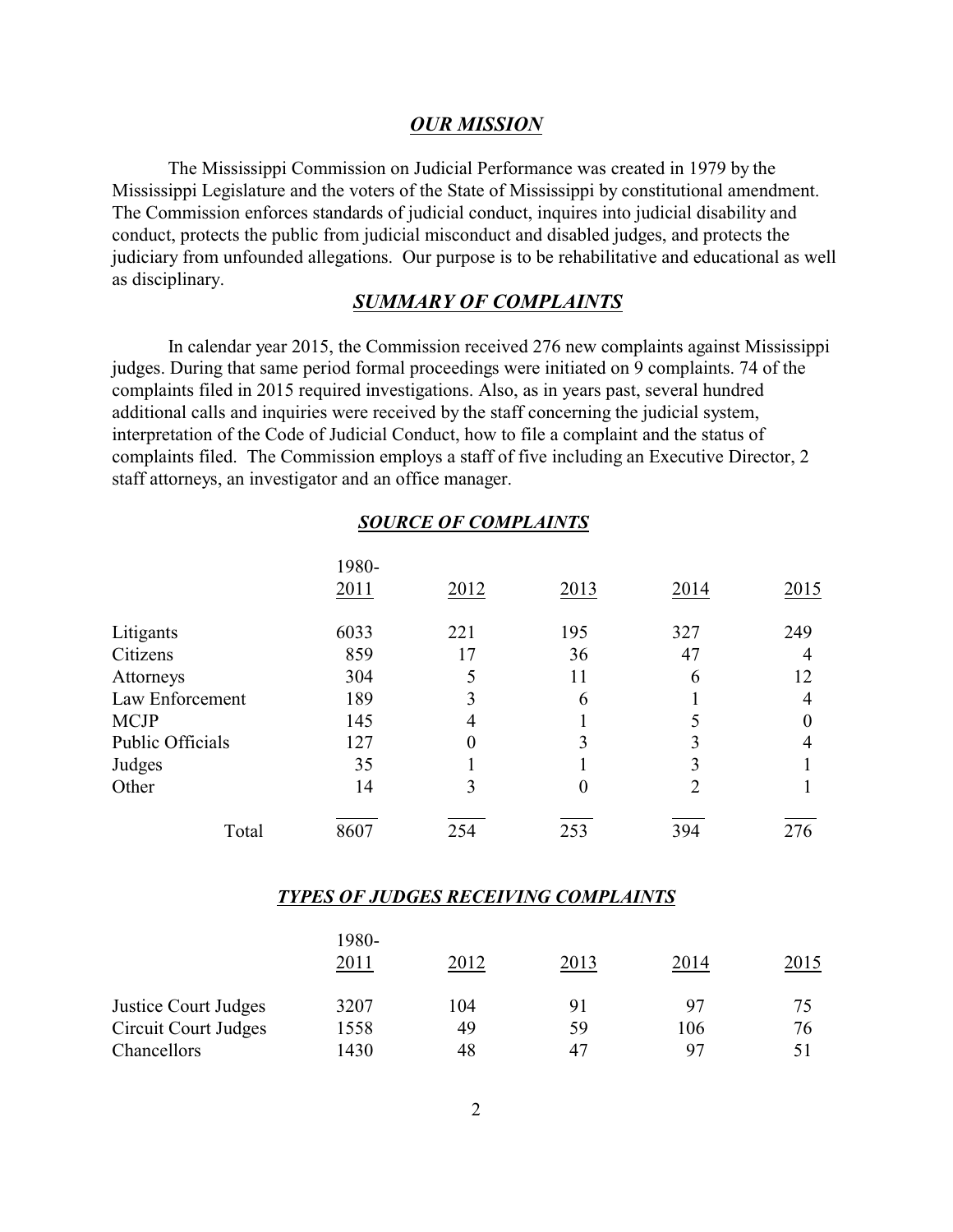| Municipal Court Judges      | 752  | 29 |     | 39  | 28  |
|-----------------------------|------|----|-----|-----|-----|
| <b>County Court Judges</b>  | 380  |    |     | 30  | 10  |
| <b>Supreme Court Judges</b> | 198  |    |     |     |     |
| Court of Appeals            | 18   |    |     |     |     |
| Administrative Judges       |      |    |     |     |     |
| <b>Family Masters</b>       | 24   |    |     |     |     |
| Senior Status/Spec. Judge   | 20   |    |     |     |     |
| Youth Court Judge/Referee   | 58   |    |     |     |     |
| <b>Workers Compensation</b> | 15   |    |     |     |     |
| Other                       | 40   |    |     |     |     |
| Total                       | 8607 |    | 253 | 394 | 276 |

# *DISPOSITION OF COMPLAINTS RECEIVED BY COMMISSION*

|                                   | 1980-             |      |      |      |      |
|-----------------------------------|-------------------|------|------|------|------|
|                                   | 2011              | 2012 | 2013 | 2014 | 2015 |
| Matter of Appellate Review        | 2900              | 74   | 82   | 140  | 53   |
| Unfounded /Without Merit          | 3558              | 164  | 143  | 214  | 188  |
| Lack of Jurisdiction              | 76                |      |      |      |      |
| Cautionary Letter                 | 519               | 12   | 14   | 18   | 11   |
| <b>Formal Complaint Dismissed</b> | 82                |      |      |      |      |
| Memo of Understanding             | 87                |      |      |      |      |
| Private Admonishment              | 176               |      |      |      |      |
| Public Reprimand                  | 44                |      |      |      |      |
| Public & Fine                     | 73                |      |      |      |      |
| Public & Suspension               | 44                |      |      |      |      |
| Public, Suspension & Fine         | 8                 |      |      |      |      |
| Judge Resigned/Retired            | 64                |      |      |      |      |
| <b>Inactive Status</b>            | 36                |      |      |      |      |
| Removed from Office               | 39                |      |      |      |      |
| Pending at Supreme Court          | $\mathbf{\Omega}$ |      |      |      |      |
| Pending at Commission             |                   |      |      |      | 15   |
| Total                             | 8607              | 254  | 253  | 394  | 276  |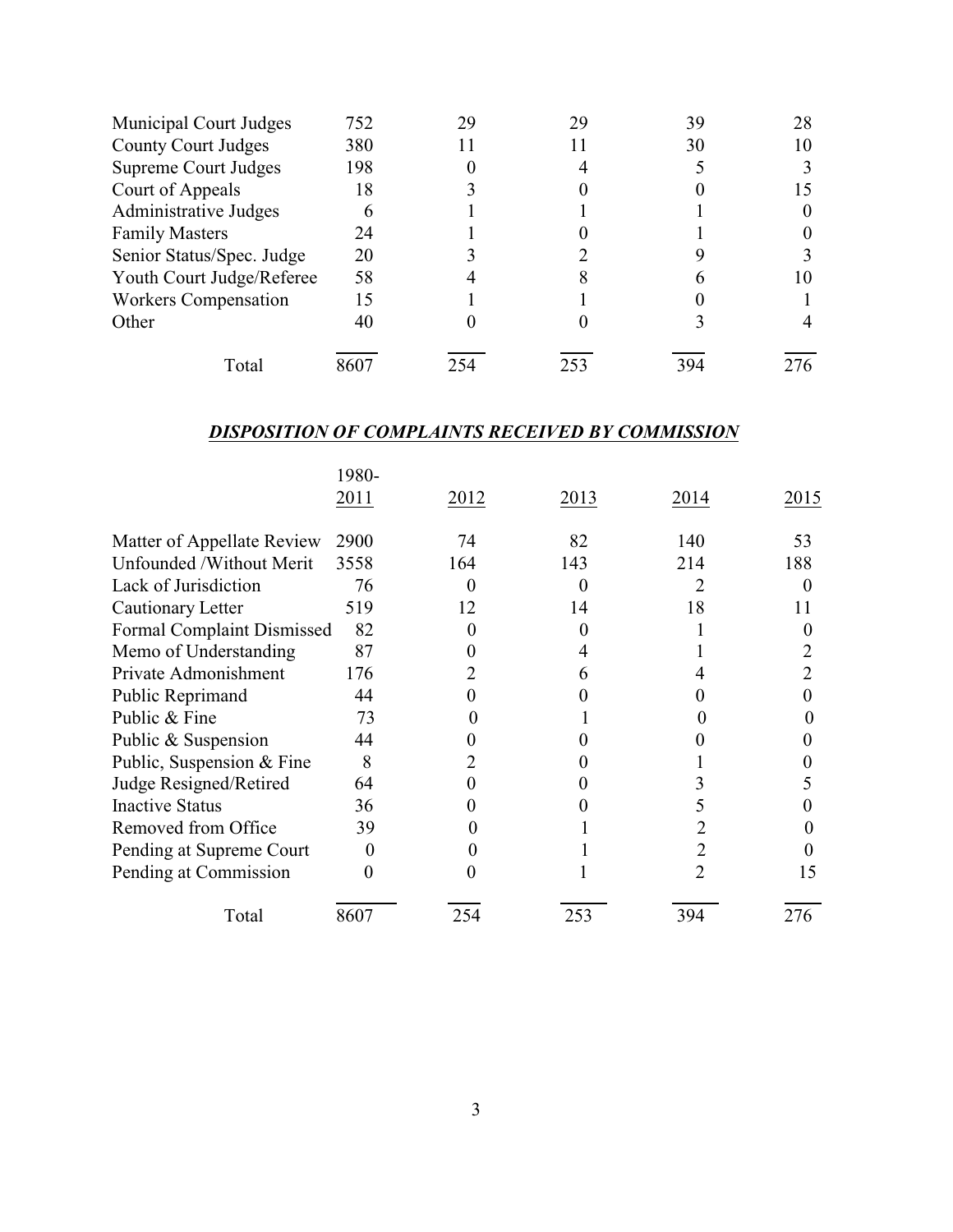### *DISCIPLINARY RECOMMENDATIONS*

In 2015 the Commission received 276 complaints and dismissed 241 at the initial stage as shown above. In addition to disciplinary action, the Commission is charged with educating and rehabilitating judges and in accordance with that mission issued 11 cautionary letters and entered into 2 memorandums of understanding. The Commission has 15 cases pending before the Commission all of which are either new complaints, complaints currently under investigation, or formal complaints awaiting hearings.

Also during 2015 the Commission filed three recommendations for discipline with the Mississippi Supreme Court. These cases are now matters of public record and are reported here without violating the constitutional requirement of confidentiality.

#### *(1) Sup Ct. No. 2015-JP-00246*

### *(Inquiries Concerning a Judge Nos. 2014-120/141/142/279)*

The Commission recommended the removal of a Justice Court Judge after finding that the judge assaulted a mentally challenged individual and used racial slurs. The recommendation also included a fine of \$1,000.00 and costs of the proceeding in the sum of \$5,918.46.

### *(2) Sup Ct. No. 2015-JP-00996*

### *(Inquiry Concerning a Judge No. 2013-083)*

The Commission recommended that a Chancellor be removed from office for irregularities in the handling of a conservatorship case and for testifying untruthfully at a show cause hearing held before the Commission. The Commission also recommended a fine in the sum of \$2,500.00 and assessed costs of \$5,882.67.

### *(3) Sup Ct. No. 2014-JP-01281*

### *(Inquiries Concerning a Judge Nos. 2013-222/228)*

The Commission recommended that a municipal judge be publicly reprimanded and assessed costs in the sum of \$563.18. The Commission found that the judge engaged in judicial misconduct when she made statements on social media which could reasonably be construed to show racial bias and prejudice; she made statements on social media wherein she endorsed a political candidate; she presided over a case involving her nephew; she gave misleading and deceptive responses during an interview with a reporter from a local newspaper; she routinely started court late and third parties described her as being discourteous and having exhibited poor courtroom demeanor; some participants who did not volunteer were ordered into drug court, therefore, the program was not voluntary; and some participants in drug court remained in the program longer than the law allows.